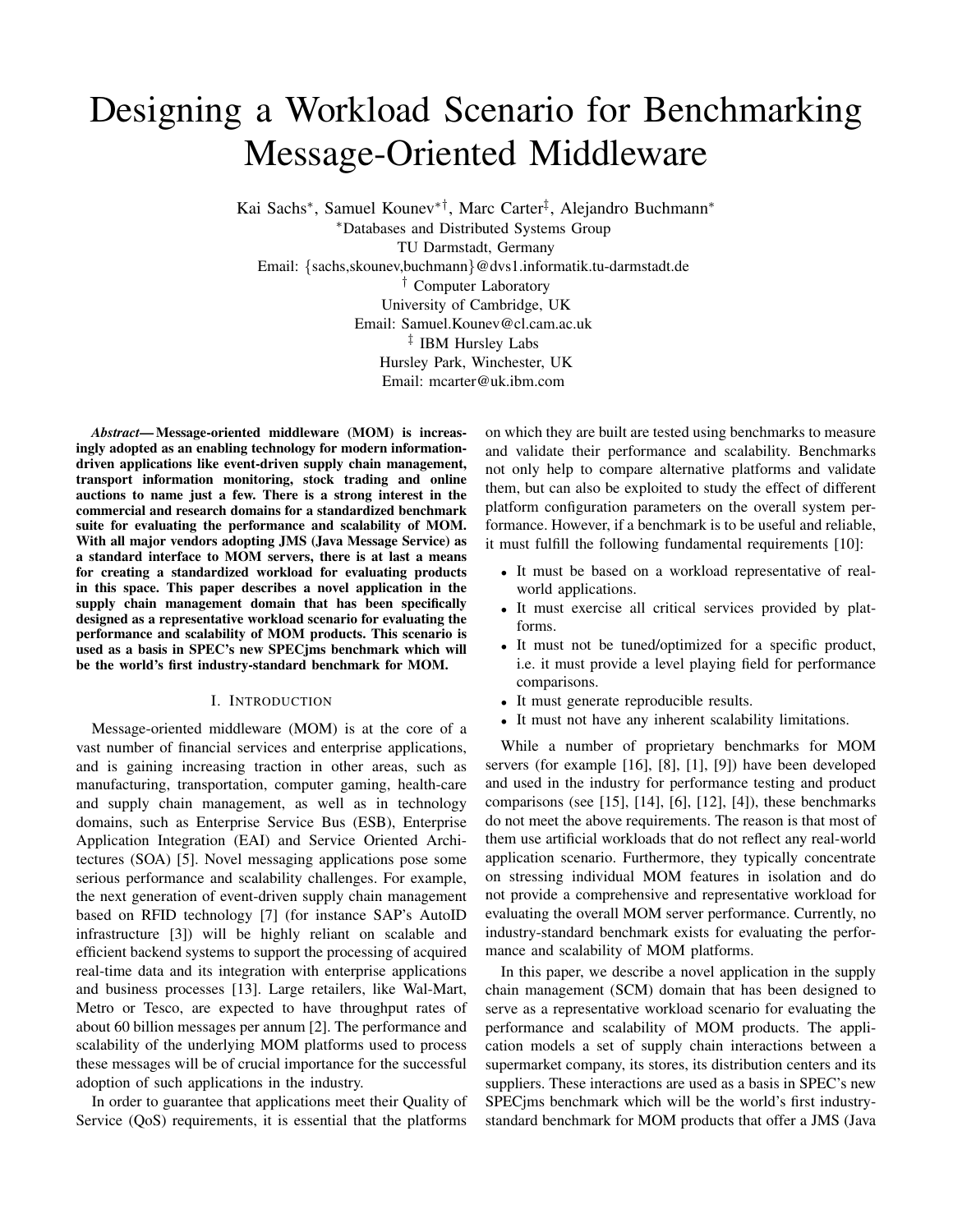Message Service [17]) interface. SPECjms is developed at SPEC's OSG-Java Subcommittee with the participation of IBM, TU Darmstadt , Sun, Sybase, BEA, Apache, Oracle and JBoss.

The rest of the paper is organized as follows. We start by looking at the requirements and goals of the SPECjms benchmark. We then present the supermarket supply chain scenario used as basis in SPECjms. We discuss in detail the roles, use cases and interactions defined in the scenario and the way they can be used to stress and evaluate the different aspects of JMS performance. Finally, we look at some implementation issues and challenges that had to be addressed.

# II. WORKLOAD REQUIREMENTS AND GOALS OF THE SPECJMS BENCHMARK

The major goal of the SPECjms benchmark is to provide a standard workload and metrics for measuring and evaluating the performance and scalability of JMS-based MOM platforms. In addition, the benchmark should provide a flexible framework for JMS performance analysis. To achieve this goal, the SPECjms workload must be designed to meet a number of important requirements that can be grouped in the following five categories:

- 1) Representativeness
- 2) Comprehensiveness
- 3) Focus
- 4) Configurability
- 5) Scalability

We now briefly discuss each of these groups of requirements in turn.

*a) Representativeness:* No matter how well a benchmark is designed, it would be of little value if the workload it is based on does not reflect the way platform services are exercised in real-life systems. Therefore, the most important requirement for the SPECjms benchmark is that it is based on a representative workload scenario. The communication style and the types of messages sent and received by the different parties in the scenario should represent a typical transaction mix. The goal is to allow users to relate the observed behavior to their own applications and environments.

*b) Comprehensiveness:* The second important requirement is that the workload is comprehensive in that it should exercise all platform features typically used in the major classes of JMS applications. Both the point-to-point and publish/subscribe messaging domains should be covered. The features and services stressed should be weighted according to their usage in real-life systems. There is no need to cover features of MOM platforms that are used very rarely in practice.

The following dimensions have to be considered when defining the workload transaction mix:

- Transactional vs. non-transactional messages.
- Persistent vs. non-persistent messages.
- Usage of different message types, e.g. TextMessages, ObjectMessages, StreamMessages or MapMessages.
- Usage of messages of different sizes (small, medium, large).
- Publish/subscribe vs. point-to-point messages (queues vs. topics).
- One-to-one vs. one-to-many vs. many-to-many interactions.
- Durable vs. non-durable subscriptions.
- Ratio of message producers over message consumers.

*c) Focus:* The workload should be focused on measuring the performance and scalability of the JMS server's software and hardware components. It should minimize the impact of other components and services that are typically used in the chosen application scenario. For example, if a database would be used to store business data and manage the application state, it could easily become the limiting factor of the benchmark, as experience with previous benchmarks shows [11]. This is especially true in the case of SPECjms, since JMS servers, in their role as mediators in interactions, are typically less loaded than database or application servers. Another potential concern is the client side of the benchmark where messages are sent and received. The impact of client-side operations, such as XML parsing, on the overall performance of the benchmark should be minimized.

*d) Configurability:* As mentioned earlier, in addition to providing standard workload and metrics for JMS performance, SPECjms aims to provide a flexible performance analysis framework which allows users to configure and customize the workload according to their requirements. Producing and publishing standard results for marketing purposes will be just one usage scenario for SPECjms. Many users will be interested in using the benchmark to tune and optimize their platforms or to analyze the performance of certain specific MOM features. Others could use the benchmark for research purposes in academic environments where, for example, one might be interested in evaluating the performance and scalability of novel methods and techniques for building high-performance MOM servers. All these usage scenarios require that the benchmark framework allows the user to precisely configure the workload and transaction mix to be generated. Providing this configurability is a great challenge because it requires that interactions are designed and implemented in such a way that one could run them in different combinations depending on the desired transaction mix. The ability to switch interactions off implies that interactions should be decoupled from one another. On the other hand, it should be ensured that the benchmark, when run in its standard mode, behaves as if the interactions were interrelated according to their dependencies in the real-life application scenario.

*e) Scalability:* The SPECjms application scenario must provide a way to scale the workload along the following two dimensions:

- 1) Horizontal scaling
- 2) Vertical scaling

In the horizontal scaling, the workload is scaled by increasing the number of destinations (queues and topics) while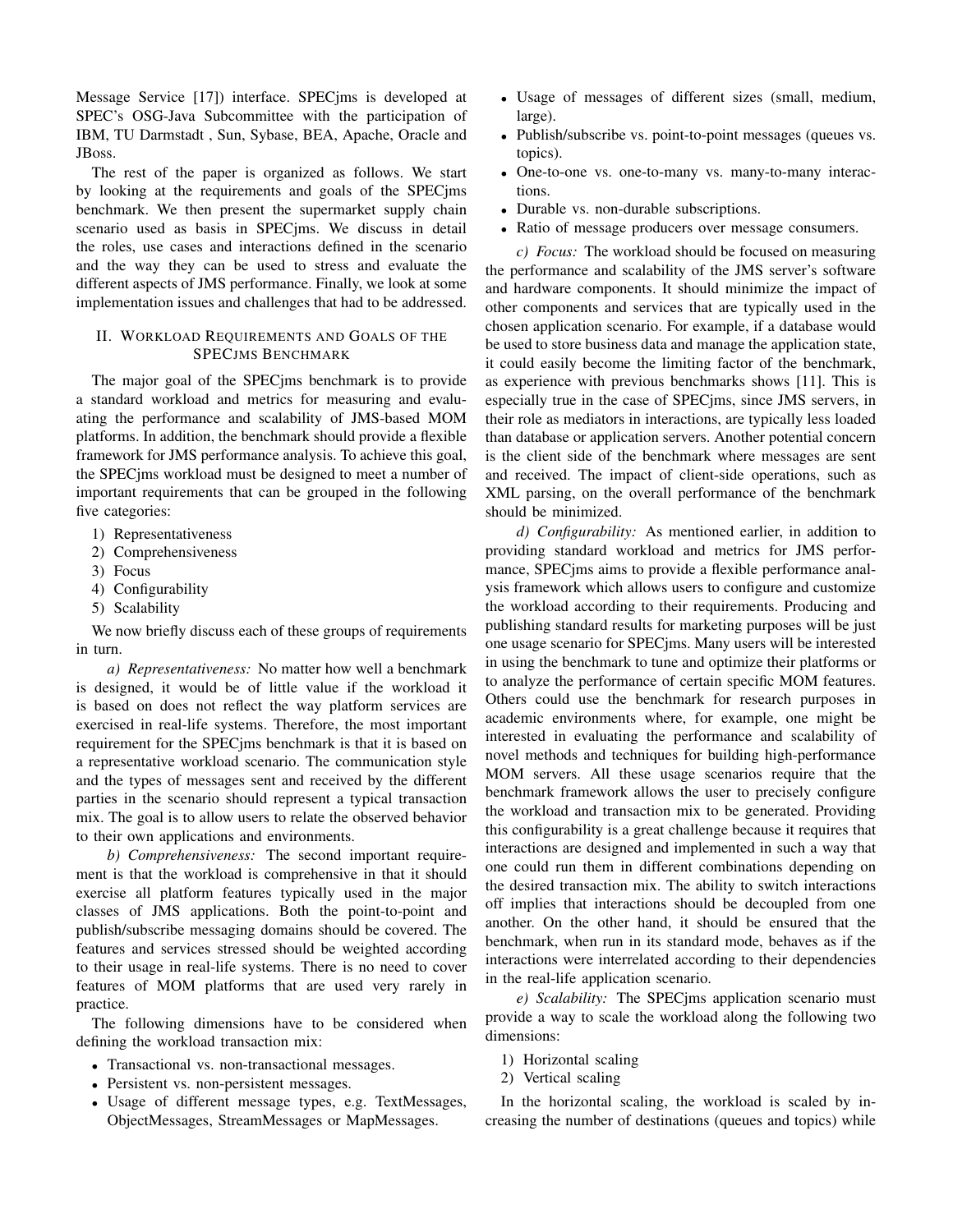keeping the traffic per destination constant. In the vertical scaling, the traffic (in terms of message count) pushed through a destination is increased while keeping the number of destinations fixed. Both types of scaling should be supported in a manner that preserves the relation to the real-life business scenario modeled. In addition, the user should be offered the possibility to scale the workload in an arbitrary manner by defining his own set of scaling points.

# III. APPLICATION SCENARIO FOR SPECJMS: SUPERMARKET SUPPLY CHAIN

The application scenario chosen for SPECjms models the supply chain of a supermarket company. The participants involved are the supermarket company, its stores, its distribution centers and its suppliers. The scenario was defined based on the requirements discussed in the previous section. It offers an excellent basis for defining interactions that stress different subsets of the functionality offered by JMS servers, e.g. different message types as well as both point-to-point and publish/subscribe communication. The scenario also offers a natural way to scale the workload, e.g. by scaling the number of supermarkets (horizontal) or by scaling the amount of products sold per supermarket (vertical).



Fig. 1. Overview of the Modeled Scenario and its Roles

The following four roles of participants involved in the scenario are defined:

- 1) Company Headquarters
- 2) Distribution Centers
- 3) Supermarkets
- 4) Suppliers

The first three roles are owned by the supermarket company and therefore all communication among them is intracompany. The suppliers are external companies and therefore their communication with the roles of the supermarket company is inter-company. The interactions among the different roles are illustrated in Figure 1.

#### *A. Company Headquarters (HQ)*

The company's corporate headquarters are responsible for managing the accounting of the company, managing information about the goods and products offered in the supermarket stores, managing selling prices and monitoring the flow of goods and money in the supply chain.

# *B. Distribution Centers (DCs)*

The distribution centers supply the supermarket stores which sell goods to end customers. Every distribution center is responsible for a set of stores in a given area. The distribution centers in turn are supplied by external suppliers.

The distribution centers are involved in the following activities:

- Taking orders from supermarkets.
- Ordering goods from suppliers.
- Delivering goods to supermarkets.
- Providing statistical data to HQ (e.g. for data mining).

#### *C. Supermarkets (SMs)*

The supermarkets sell goods to end customers. The scenario focuses on the management of the inventory of a supermarket including its warehouse (back room). Not every supermarket offers the same products. Some supermarkets could be smaller than others, so that they do not have enough room for all products, others may be specialized for some product groups like food. We assume that every supermarket is supplied by exactly one of the distribution centers.

# *D. Suppliers (SPs)*

The suppliers deliver goods to distribution centers of the supermarket company. Not every supplier offers the same products. Instead, the suppliers have their own product catalogues. They deliver goods on demand, i.e. they must receive an order from the supermarket company to send a shipment. To keep things simple, it is assumed that each SP offers either all products of a given product family or none of them.

## IV. MODELED INTERACTIONS

The following interactions are modeled in SPECjms:

- 1) Order / Shipment Handling between SM and its assigned  $DC$
- 2) (Purchase) Order / Shipment Handling between a DC and the SPs
- 3) Price Updates
- 4) Inventory Management
- 5) Sales Statistics Collection
- 6) Product Announcements
- 7) Credit Card Hotlists

Inter-company communication, i.e. communication between the suppliers and the supermarket company, is implemented using TextMessages containing XML documents. For intracompany communication (between supermarkets, distribution centers and the company headquarters) the whole set of possible message types supported by JMS is used.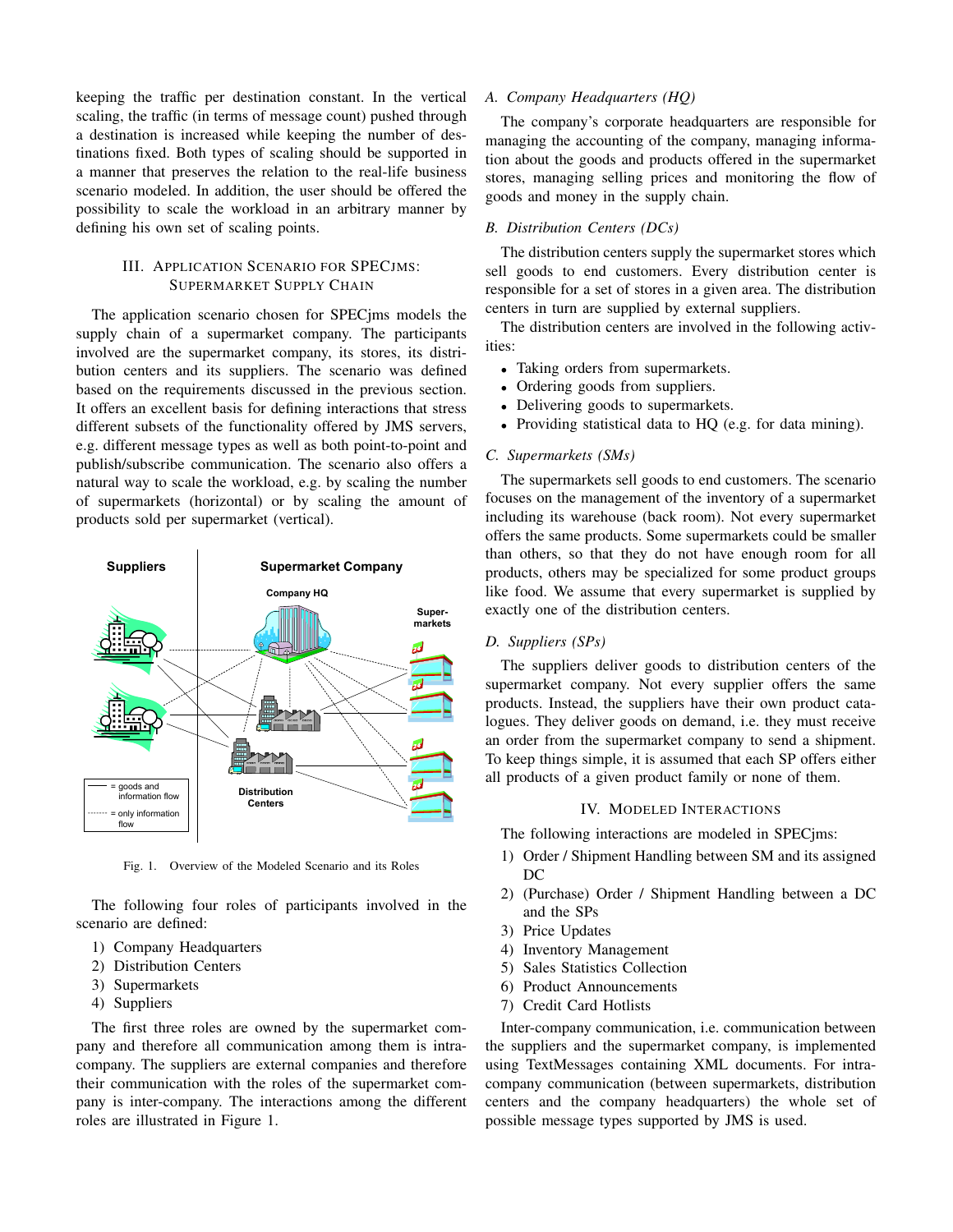*Note:* In the following, unless otherwise noted, all messages exchanged are assumed to be persistent and transactional.

## *A. Order / Shipment Handling (SM & DC)*

This use case describes order and shipment activities between SMs and DCs. It includes two major steps:

- 1) SM sends an order to DC
- 2) DC ships goods to SM

In the first step, a SM sends an order to its DC. After receiving the order, the DC sends a confirmation, ships the goods to the SM and notifies the HQ about the shipment. When the shipment arrives at the SM, the local inventory is updated and a confirmation is sent to the DC. The interaction uses only point-to-point communication and is illustrated in Figure 2(a)). A specification of the interaction flow follows:

## *Interaction 1 (Point-To-Point):*

- 1) A SM sends an order to its DC.
- 2) The DC sends a confirmation to the SM and dispatches shipment.
- 3) The DC sends a non-transactional, non-persistent message to the HQ (transaction statistics).
- 4) The shipment arrives at the SM and confirmation is sent to the DC.

## *B. (Purchase) Order / Shipment Handling (DC & SP)*

This use case describes purchase order and shipment activities between DCs and SPs. It includes four major steps:

- 1) DC sends a call for offers.
- 2) SPs send offers to DC.
- 3) DC selects one offer and sends a purchase order to SP.
- 4) SP ships goods to DC.

When goods in a DC are depleted, the DC has to place an order to a SP to refill stock. First, a SP has to be selected. The DC sends a *call for offers* to all SPs that are supplying the required products. The SPs send offers to the DC, the DC selects one of them and places a purchase order based on the offer. The selected SP receives the order, delivers the goods to the DC and sends an invoice to the company HQ. After receiving the shipment, the DC acknowledges receipt and reports it to the HQ. The interaction uses both point-topoint and publish/subscribe communication and is illustrated in Figure 2(b). A specification of the interaction flow follows:

*Interaction 2 (Publish/Subscribe & Point-To-Point):*

- 1) DC sends a call for offers.
- 2) All SPs offering the requested products (of the respective product family) send an offer.
- 3) Based on the offers, the DC selects a SP and sends a purchase order to it.
- 4) The SP sends an order confirmation to the DC and an invoice to the HQ.
- 5) The SP dispatches a shipment to the DC.



(a) Interaction 1 - Communication between SM and DC



(b) Interaction 2 - Communication between SP and DC

Fig. 2. Interactions 1 and 2

- 6) The shipment arrives at the DC and confirmation is sent to the SP.
- 7) The DC sends a non-transactional, non-persistent message to the HQ (transaction statistics).

# *C. Price Updates*

Selling prices are changed by the company administration from time to time. To communicate this, the company HQ sends messages with pricing information to the supermarkets. The communication here is one-to-many and is based on publish/subscribe messaging.

## *Interaction 3 (Publish/Subscribe):*

- 1) HQ sends a price update to SMs.
- 2) Affected SMs update their information systems.

# *D. Inventory Management*

When goods leave the warehouse of a supermarket (to refill a shelf), the warehouse application must be informed, so that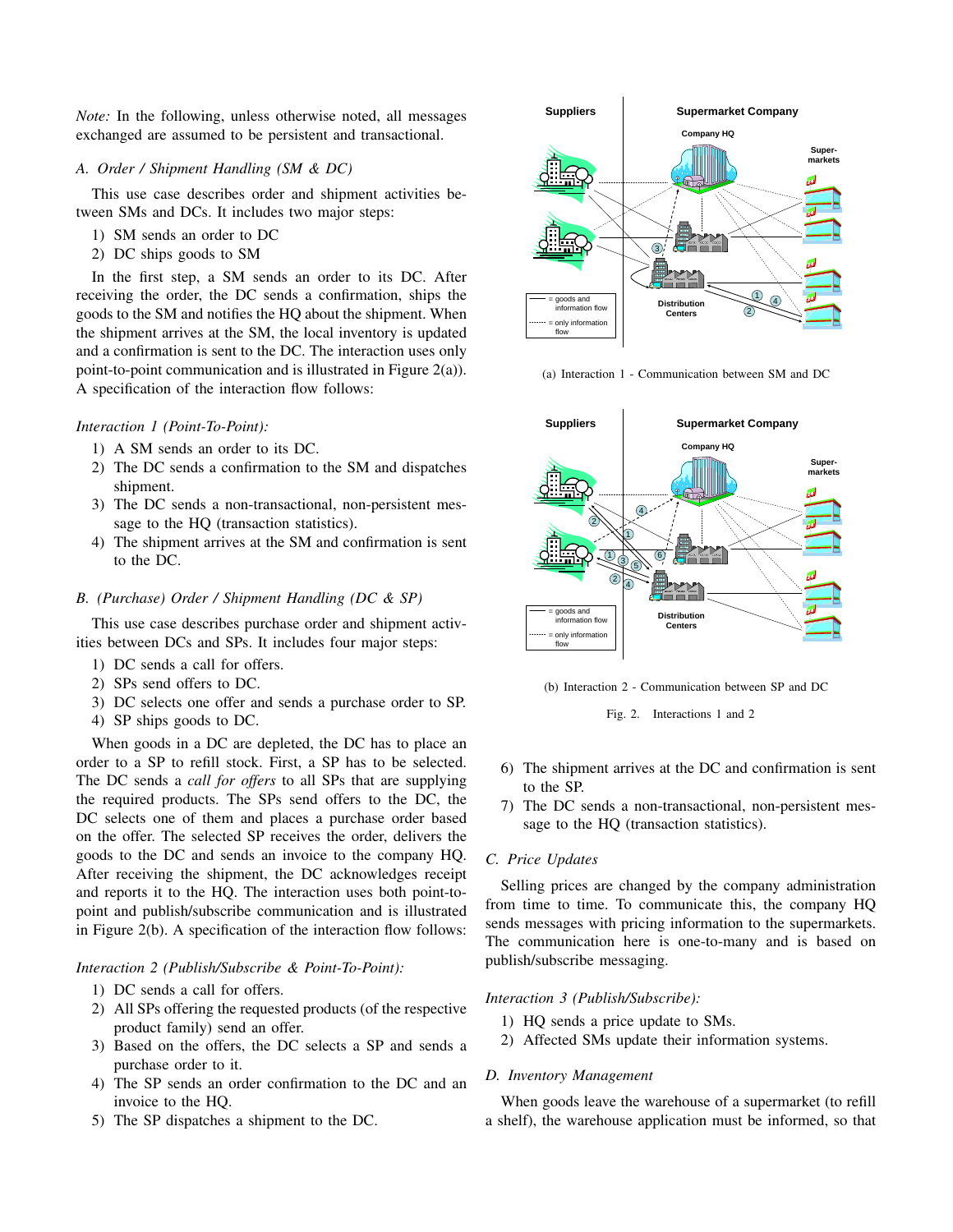the inventory can be updated.<sup>1</sup>

## *Interaction 4 (Point-To-Point):*

- 1) As goods leave a SM's warehouse, they get registered by RFID-readers.
- 2) RFID-readers send observations to the local warehouse application.
- 3) The local warehouse inventory is updated.

#### *E. Sales Statistics Collection*

SMs send sales statistics to the HQ (type and amount of goods purchased by customers visiting the store). HQ can use this data as a basis for data mining in order to study customer behavior and provide useful information to marketing. For example, based on such information, special offers or product discounts could be made.

## *Interaction 5 (Point-To-Point):*

- 1) SM sends a non-transactional, non-persistent message to HQ containing sales statistics.
- 2) HQ update their data warehouse (OLAP).

# *F. New Product Announcements*

New products are announced by the company administration from time to time. To communicate this, the company HQ sends messages with product information to the supermarkets offering the respective range of products (e.g. food, computers, mp3-players). This communication is based on publish/subscribe messaging.

#### *Interaction 6 (Publish/Subscribe):*

- 1) HQ sends a new product announcement to SMs.
- 2) Subscribed SMs update their information systems.

## *G. Credit Card Hot Lists*

HQ sends credit card hot lists to SMs (complete list once every hour and incremental updates as required). This interaction is used to exercise non-durable, non-persistent publish/subscribe messaging.

## *Interaction 7 (Publish/Subscribe):*

- 1) HQ sends a credit card hot list to SMs.
- 2) Subscribed SMs receive the list and store it locally.

# V. IMPLEMENTATION DETAILS

In this section, we discuss the way the workload scenario we presented in the previous sections has been implemented as part of the SPECjms benchmark.

#### *A. Message Types and Destinations*

There are several possibilities as to how many queues are used in the implementation of interactions that use point-topoint messaging:

| Intr.          | <b>Destination Name</b> | <b>Message</b>      |
|----------------|-------------------------|---------------------|
|                | DC_OrderO               | order               |
|                | $DC\_{ShipDepO}$        | shipDep             |
|                | DC_ShipConfQ            | shipConf            |
| 2              | DC_IncomingOffersQ      | offers              |
| 2              | DC_POrderConfO          | pOrderConf          |
| $\mathfrak{D}$ | DC_PShipArrQ            | pShipInfo           |
| 1              | SM_ShipArrO             | shipInfo            |
|                | SM_OrderConfQ           | orderConf           |
| 4              | SM_InvMovementO         | inventoryInfo       |
| 2              | SP_POrderO              | pOrder              |
| 2              | SP_PShipConfQ           | pShipConf           |
| 1              | HO_OrderDCStatsO        | statInfoOrderDC     |
| 2              | HO_ProductFamilynT      | callForOffers       |
| $\overline{c}$ | $HQ\_ShipDCStatsQ$      | statInfoShipDC      |
| $\overline{c}$ | HO_InvoiceO             | invoice             |
| 3              | HQ_PriceUpdateT         | priceUpdate         |
| 5              | HO_SMStatsO             | statInfoSM          |
| 6              | HO_ProductAnnouncementT | productAnnouncement |
| 7              | HO_CreditCardHLT        | creditCardHL        |

TABLE I QUEUES AND TOPICS USED IN THE INTERACTIONS

- 1) One queue per message type and physical location (e.g. one queue per SM for registering incoming goods from the DC, and a separate queue for order confirmations from the DC).
- 2) One queue per physical location (one queue per SM, one queue per DC, one queue per SP and one queue for the HQ).
- 3) One queue per physical location and communicating party (e.g. one queue per DC for communication with SPs, and one for communication with SMs).

In SPECjms the first option was chosen. Table I shows the destinations (queues and topics) used in the implementation of the interactions. Destination names are prefixed with the location type they belong to (SP, SM, HQ or DC) and suffixed with 'T' or 'Q' depending on the destination type (*T*opic or  $Q$ ueue $)^2$ .

The different types of messages used are detailed in Table II. All message types supported by the JMS specification with exception of ByteMessages (which are rarely used in practice) are exercised by the workload. It was decided to use AUTO ACKNOWLEDGMENT as default acknowledgment mode for non-transactional sessions. The reason is that most real-world applications do not use the other acknowledgment modes (CLIENT ACKNOWLEDGMENT or DUPS OK ACKNOWLEDGMENT). However, SPECjms still offers the possibility to change the acknowledgment mode for selected interactions, although this is not allowed for published benchmark results.

#### *B. Event Handlers*

An *Event Handler (EH)* is a Java class that contains the application logic executed to process messages sent to a queue or a topic. Event handlers register as listeners for the queue/topic

<sup>&</sup>lt;sup>1</sup>Note: Because the incoming goods are part of another interaction (as described in Section IV-A), they are not considered here.

 $2$ Since the Headquarters are responsible for managing the different topics, all topic names are prefixed with HQ.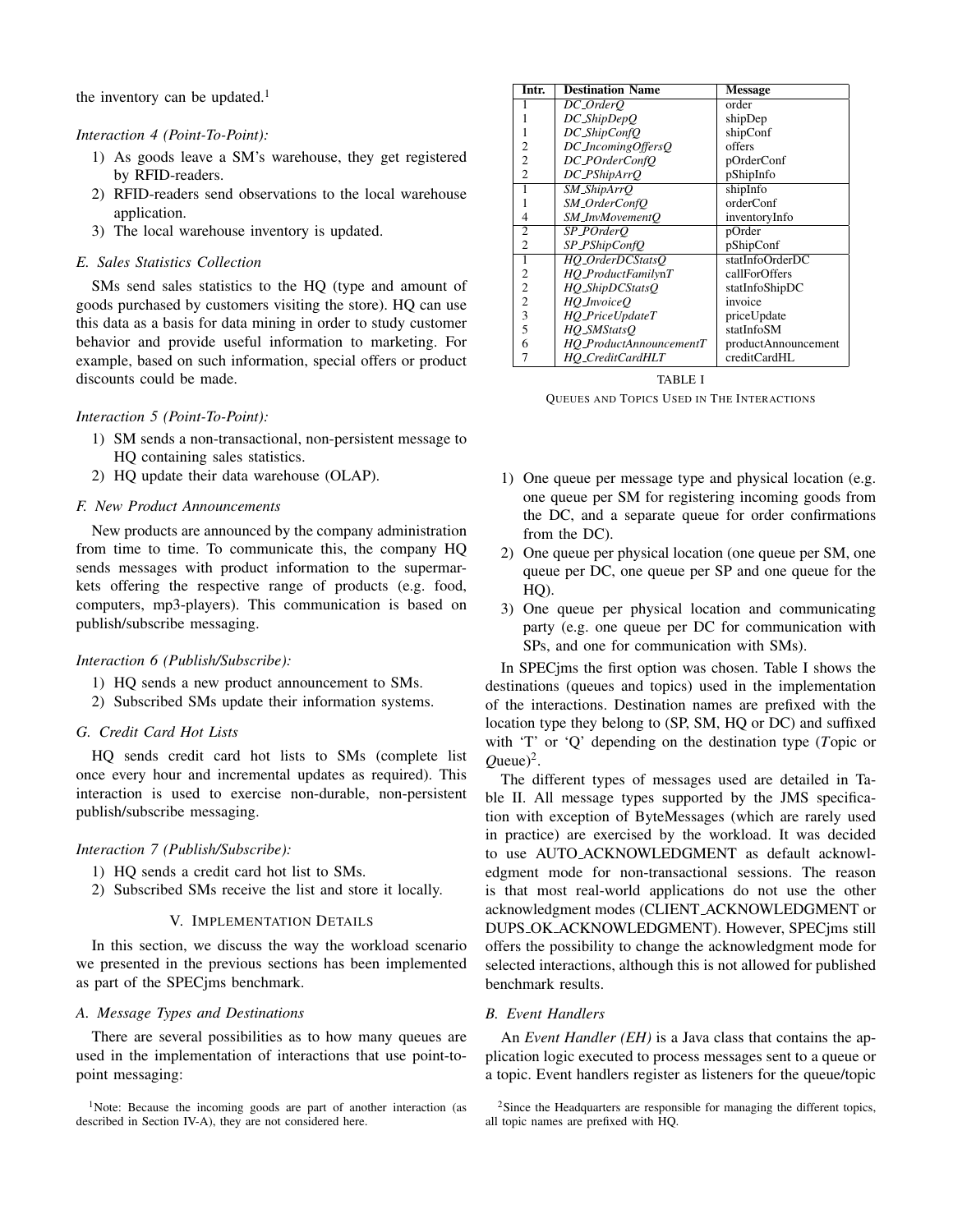| Intr.          | <b>Message</b>  | <b>Destination</b> | <b>Type</b>        | <b>Size</b>         | <b>Properties</b>                 | <b>Description</b>                                              |
|----------------|-----------------|--------------------|--------------------|---------------------|-----------------------------------|-----------------------------------------------------------------|
| $\overline{1}$ | order           | Queue              | ObjectMessage      | small to medium     | Persistent,                       | Incoming orders from SMs including or-                          |
|                |                 |                    |                    |                     | Transacted                        | dered products and other order information.                     |
| $\overline{1}$ | orderConf       | Queue              | ObjectMessage      | small to medium     | Persistent,                       | Confirmation sent by DC to SM confirming                        |
|                |                 |                    |                    |                     | Transacted                        | receipt of an order.                                            |
| $\overline{1}$ | shipInfo        | Queue              | TextMessage        | small to large      | Persistent,                       | EPCs representing items in a shipment (reg-                     |
|                |                 |                    |                    |                     | Transacted                        | istered by RFID readers as shipment leaves                      |
|                |                 |                    |                    |                     |                                   | DC / enters SM).                                                |
| $\overline{1}$ | shipDep         | Oueue              | <b>TextMessage</b> | small to large      | Persistent,                       | EPCs representing items in a shipment (reg-                     |
|                |                 |                    |                    |                     | Transacted                        | istered by RFID readers as shipment leaves                      |
|                |                 |                    |                    |                     |                                   | DC / enters SM).                                                |
| $\mathbf{1}$   | shipConf        | Queue              | ObjectMessage      | small to medium     | Persistent,                       | Confirmation sent to DC to confirm ship-                        |
|                |                 |                    |                    |                     | Transacted                        | ment arrival at SM.                                             |
| $\overline{2}$ | callForOffers   | <b>Topic</b>       | <b>TextMessage</b> | small to medium     | Persistent,                       | Call for Offers send to all SP offering a                       |
|                |                 |                    |                    |                     | Transacted                        | product family (XML document).                                  |
| $\overline{2}$ | offer           | Queue              | TextMessage        | small to medium     | Persistent,                       | Offer created by SPs based on callForOffers                     |
|                |                 |                    |                    |                     | Transacted                        | (XML document).                                                 |
| $\overline{c}$ | pOrder          | Oueue              | TextMessage        | small to medium     | Persistent,                       | Incoming purchase order based from DC on                        |
|                |                 |                    |                    |                     | Transacted                        | an offer (XML document).                                        |
| $\mathfrak{2}$ | pOrderConf      | Queue              | TextMessage        | small to medium     | Persistent,                       | Confirmation sent by SP to DC confirming                        |
|                |                 |                    |                    |                     | Transacted                        | receipt of a purchase order (XML docu-                          |
|                |                 |                    |                    |                     |                                   | ment).                                                          |
| $\overline{2}$ | pShipInfo       | Queue              | TextMessage        | small to large      | Persistent,                       | XML document describing an arriving ship-                       |
|                |                 |                    |                    |                     | Transacted                        | ment from SP (registered by RFID readers                        |
|                |                 |                    |                    |                     |                                   | as they enter DC).                                              |
| $\overline{2}$ | pShipConf       | Queue              | <b>TextMessage</b> | small to medium     | Persistent,                       | Confirmation sent to SP to confirm shipment                     |
|                |                 |                    |                    |                     | Transacted                        | arrival at DC (XML document).                                   |
| $\overline{2}$ | invoice         | Queue              | TextMessage        | small to medium     | Persistent,                       | Purchase order invoice sent by SP (XML                          |
|                |                 |                    |                    |                     | Transacted                        | document).                                                      |
| $\overline{1}$ | statInfoOrderDC | Queue              | StreamMessage      | small               | Non-Persistent,                   | Statistical information sent to HQ contain-                     |
|                |                 |                    |                    |                     | Non-Transacted                    | ing information on the transactions and flow                    |
|                |                 |                    |                    |                     |                                   | of goods between SMs and DCs.                                   |
| 2              | statInfoShipDC  | Oueue              | StreamMessage      | small               | Non-Persistent,<br>Non-Transacted | Statistical information sent to HQ contain-                     |
|                |                 |                    |                    |                     |                                   | ing information on the transactions and flow                    |
| $\overline{3}$ | priceUpdate     | Topic              | MapMessage         | small               | Persistent,                       | of goods between SPs and DCs.<br>Price update sent to SM by HQ. |
|                |                 |                    |                    |                     | Transacted,                       |                                                                 |
|                |                 |                    |                    |                     | Durable                           |                                                                 |
| $\overline{4}$ | inventoryInfo   | Oueue              | <b>TextMessage</b> | small to large      | Persistent,                       | EPCs representing observed item move-                           |
|                |                 |                    |                    |                     | Transacted                        | ments in the inventory of a SM (registered                      |
|                |                 |                    |                    |                     |                                   | by RFID readers).                                               |
| $\overline{5}$ | statInfoSM      | Queue              | ObjectMessage      | small<br>to<br>very | Non-Persistent,                   | Statistical information sent to HQ contain-                     |
|                |                 |                    |                    | large               | Non-Transacted,                   | ing sales statistics.                                           |
|                |                 |                    |                    |                     | AutoAck                           |                                                                 |
| $\overline{6}$ | product-        | <b>Topic</b>       | StreamMessage      | small to large      | Non-Persistent,                   | Product announcements sent to SM by HQ.                         |
|                | Announcement    |                    |                    |                     | Non-Transacted,                   |                                                                 |
|                |                 |                    |                    |                     | Non-Durable                       |                                                                 |
| $\tau$         | creditCardHL    | Topic              | StreamMessage      | small to large      | Non-Persistent,                   | Credit card hotlist sent to SMs by HQ.                          |
|                |                 |                    |                    |                     | Non-Transacted,                   |                                                                 |
|                |                 |                    |                    |                     | Non-Durable                       |                                                                 |
|                |                 |                    |                    |                     |                                   |                                                                 |

TABLE II MESSAGE TYPES USED IN THE INTERACTIONS

and receive call backs from the messaging infrastructure (JMS provider) as new messages arrive. A separate event handler is defined for each queue and topic. For maximal performance, multiple instances of an event handler could exist to enable parallel processing.

The event handlers at the different physical locations are part of the various applications emulated by the benchmark, e.g. the four event handlers of a DC represent the *DC-App* used in the diagrams in Figures 4(a) and 4(b). An event handler has a similar name to its respective destination but is distinguished by an 'EH' suffix in place of 'Q' or 'T'.

*Example:* DC OrderQ ⇒ DC OrderEH

# *C. Driver Framework*

The SPECjms scenario includes many locations represented by many event handlers. In order to drive the JMS server to its capacity, event handlers may well be distributed across many physical machines. The reusable control framework designed for SPECjms aims to coordinate these distributed activities without any inherent scalability limitations. Key design decisions were that

• It should be written as far as possible in plain Java. Since Java is the natural prerequisite of a JMS application this reduces installation and configuration requirements on end users.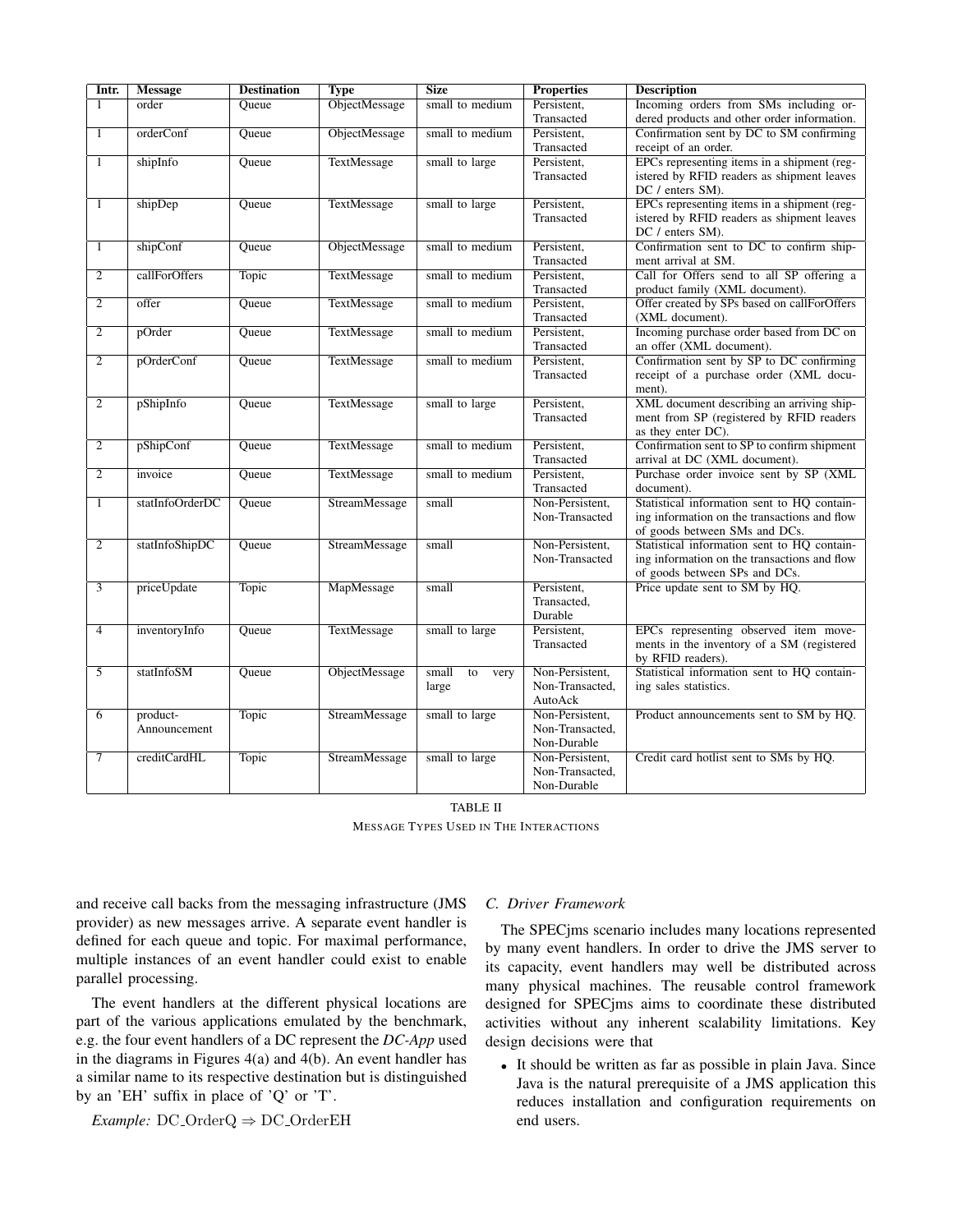- Further to the above, RMI is used as the basis for communication as this is part of the standard J2SE platform.
- The controller need not be on the same machine as any of the performance-critical workloads.
- Users should have maximum choice in how they wish to lay out their workload to achieve optimum performance (within the bounds of SPECjms run rules).



Fig. 3. Driver Framework

Figure 3 provides a simplified view of a typical test being run on four nodes. In addition to the event handlers, it is made up of several simple components.

*1) Controller:* The controller component reads in all of the configuration and topological layout preferences given by the user. This will include items such as the number of different types of event handler and lists of the nodes across which they may be run. With this knowledge, the controller instantiates the topology. It begins this by connecting to a *satellite* process on each node machine identified as part of this test to give it specific instructions.

*2) Satellite:* The satellite is a simple part of the framework (another Java application) which knows to build the correct environment to start child Java processes for SPECjms. It takes the controller's configuration and will start the *agent* processes relevant to that node. Although each agent is logically discrete from its peers, the satellite will, based upon the initial configuration, combine many agents into a single JVM for reasons of scalability.

*3) Agents:* Each logical agent represents one of the locations in the application scenario (Section III). This means that, for example, a distribution center agent will contain a set of DC event handlers pertaining to that location. Agents connect back to the controller who co-ordinates the stages of the test. Once all agents are connected, the event handlers (implemented as a Java thread each) will start connecting to the JMS server and the warm-up phase of messaging begins.

The controller manages the life cycle of the test by monitoring progress, coordinating phase changes and collecting statistics from the other components. When complete, it validates and combines the statistics into summary output files and presents the final metric for the test.

#### *D. Minimizing the Impact of Non-MOM-Related Components*

As discussed in Section II, the SPECjms workload should be focused on measuring the performance and scalability of a JMS server's software and hardware components and minimize the impact of other components that are not directly related to the MOM services. Two concerns had to be addressed in order to achieve this goal. The first one is how to avoid using a database and the second one is how to minimize the message processing overhead on the client. Given the fact that JMS servers, in their role as mediators in interactions, are typically less loaded than database servers or application servers, it was a real challenge to place the focus of the workload on the MOM-related components, without compromising the workload representativeness.

As to the first concern, the problem is that without a database it is hard to manage any application state and this makes it difficult to emulate the interdependencies between the interactions. The way we addressed this is by building a detailed model of the business scenario, capturing the relative rates of the different operations and the interdependencies between the interactions. This made it possible to emulate database access operations and configure the interactions in such a way that they behave as if a real database were used. Note that, while we are not using a database for managing application state, it is perfectly legitimate to use a database as part of the MOM infrastructure for persistent messaging.

As to the second concern, the major issue was how to minimize the overhead of parsing XML messages on the client. On the one hand, we wanted to use XML for inter-company communication in order to keep things as realistic as possible, on the other hand, using a full-blown XML parser to parse messages would have introduced too much overhead on the client for operations which are not directly related to the MOM services. The solution was to implement an optimized routine that exploits the knowledge of the exact structure of received XML messages and extracts the needed data without having to parse the whole XML documents.

#### *E. Providing a Framework for Performance Analysis of JMS*

Another important goal of SPECjms that we discussed in Section II was to provide a flexible framework for performance analysis of JMS servers that allows users to configure and customize the workload according to their requirements. To achieve this goal, the interactions were implemented in such a way that one could run them in different combinations depending on the desired transaction mix. SPECjms provides three different *topologies* which correspond to three different modes in which the benchmark can be run:

- 1) Horizontal
- 2) Vertical
- 3) Freeform

The horizontal topology allows the workload to be scaled horizontally by increasing the number of physical locations (SMs, DCs, SPs) while keeping the traffic per location constant. In the vertical topology, a fixed set of physical locations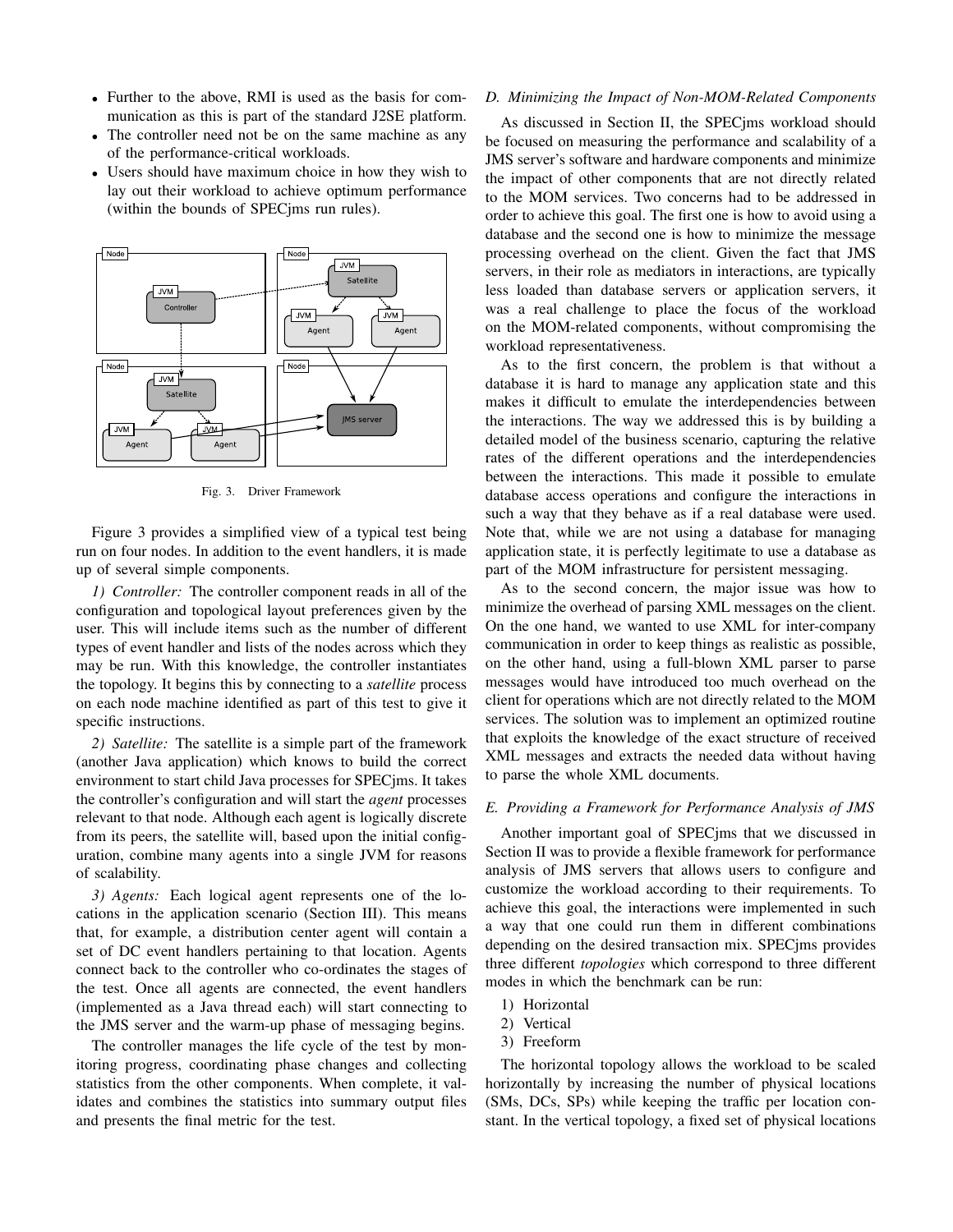| <b>Interaction</b> |                                   |                  |                  |                  |
|--------------------|-----------------------------------|------------------|------------------|------------------|
| No. of topics:     | $n$ (one for each product family) | One              | <b>One</b>       | <b>One</b>       |
| No. of producers:  | $m$ (one per DC)                  | One $(HO)$       | One $(HO)$       | One $(HO)$       |
| No. of consumers:  | $p$ (one per SP)                  | $n$ (one per SM) | $n$ (one per SM) | $n$ (one per SM) |
| <b>Transacted</b>  | Yes                               | Yes              | Nο               | No               |
| <b>Persistent</b>  | Yes                               | Yes              | No               | No               |
| <b>Durable</b>     | Yes                               | Yes              | No               | N <sub>0</sub>   |

TABLE III

OVERVIEW OF THE ATTRIBUTES OF PUBLISH/SUBSCRIBE COMMUNICATION IN THE INTERACTIONS

is used and the workload is scaled by increasing the rate at which goods are sold at supermarkets. Finally, the freeform topology allows the user to define his own topology and transaction mix and scale the workload in an arbitrary manner by choosing a set of scaling points. Note that while in the horizontal and vertical topology scaling is supported in a manner that preserves the relation to the modeled reallife business scenario, this does not necessarily apply to the freeform topology since the goal there is to give the user maximum flexibility.

SPECjms provides the following configuration parameters that can be set by the user:

- The number of physical locations (HQ, SM, DC, SP) emulated.
- The number of agents representing a single physical location.
- The driver nodes on which agents are run.
- The number of JVMs run on each node and the way agents are distributed among them.
- The number of javax.jms.Connection objects shared amongst event handler classes within a single agent.
- Whether connections are shared by multiple sessions in an event handler.
- Number of event handlers in an agent of each type.
- Number of driver instances for each interaction.
- Rate at which interactions are invoked.
- Total number of invocations of each interaction (as an alternative to specifying a rate).
- Message size distributions for each interaction.
- Connection factory used on each event handler or driver object.
- Whether AUTO ACKNOWLEDGMENT should be used as acknowledgment mode for non-transactional sessions.
- Frequency of verifying message integrity after transmission (CRC check).

While in the horizontal and vertical topologies there are some restrictions as to which parameters can be changed by the user, these restrictions are relaxed in the freeform topology. This allows the user to precisely configure the workload and transaction mix to be generated and the way it is distributed among client processes. The user can selectively turn off interactions or change the rate at which they are run to shape the workload according to his requirements. At the same time, when running the horizontal or vertical topology, the benchmark behaves as if the interactions were interrelated according to their dependencies in the real-life application scenario.

# *F. Interaction Details*

*1) Interactions 1 & 2:* Interactions 1 and 2 are depicted in Figures 4(a) and 4(b), respectively.

*2) Interaction 3:* In Interaction 3, publish/subscribe messaging is used. The HQ communicate with SMs using a topic.

*3) Interaction 4:* Like Interactions 1 and 2, this interaction is point-to-point based. There is one queue per SM.

*4) Interaction 5:* This interaction is again point-to-point based. SMs use the  $HQ\_StatsQ$  queue (see Interactions 1 and 2) to send sales statistics to HQ. Alternatively, we could use a separate queue for these statistics. In any case, a nonpersistent queue should be used.

*5) Interaction 6:* In this interaction the HQ communicate with SMs via publish/subscribe messaging.

*6) Interaction 7:* Credit card hot lists are sent to SMs through publish/subscribe messaging.

#### VI. SUMMARY

We presented a novel application in the supply chain management domain that has been designed to serve as a representative workload scenario for evaluating the performance and scalability of MOM products. The application models a set of interactions in the supply chain of a supermarket company. These interactions are used as a basis in SPEC's new SPECjms benchmark which will be the world's first industry-standard benchmark for MOM products. We started by looking at the requirements and goals of the SPECjms benchmark. We then discussed in detail the roles, use cases and interactions defined in the scenario and the way they can be used to stress and evaluate the different aspects of JMS performance. Finally, we looked at some implementation issues and challenges that had to be addressed.

SPECjms provides a level playing field for performance comparisons of competitive MOM products. However, producing and publishing standard results for marketing purposes will be just one usage scenario of the benchmark. Many users will be interested in using the benchmark to fine tune and optimize their platforms or to analyze the performance of certain specific MOM features. Others could use the benchmark for research purposes in academic environments where, for example, one might be interested in evaluating the performance and scalability of novel methods and techniques for building highperformance MOM servers. SPECjms has been designed to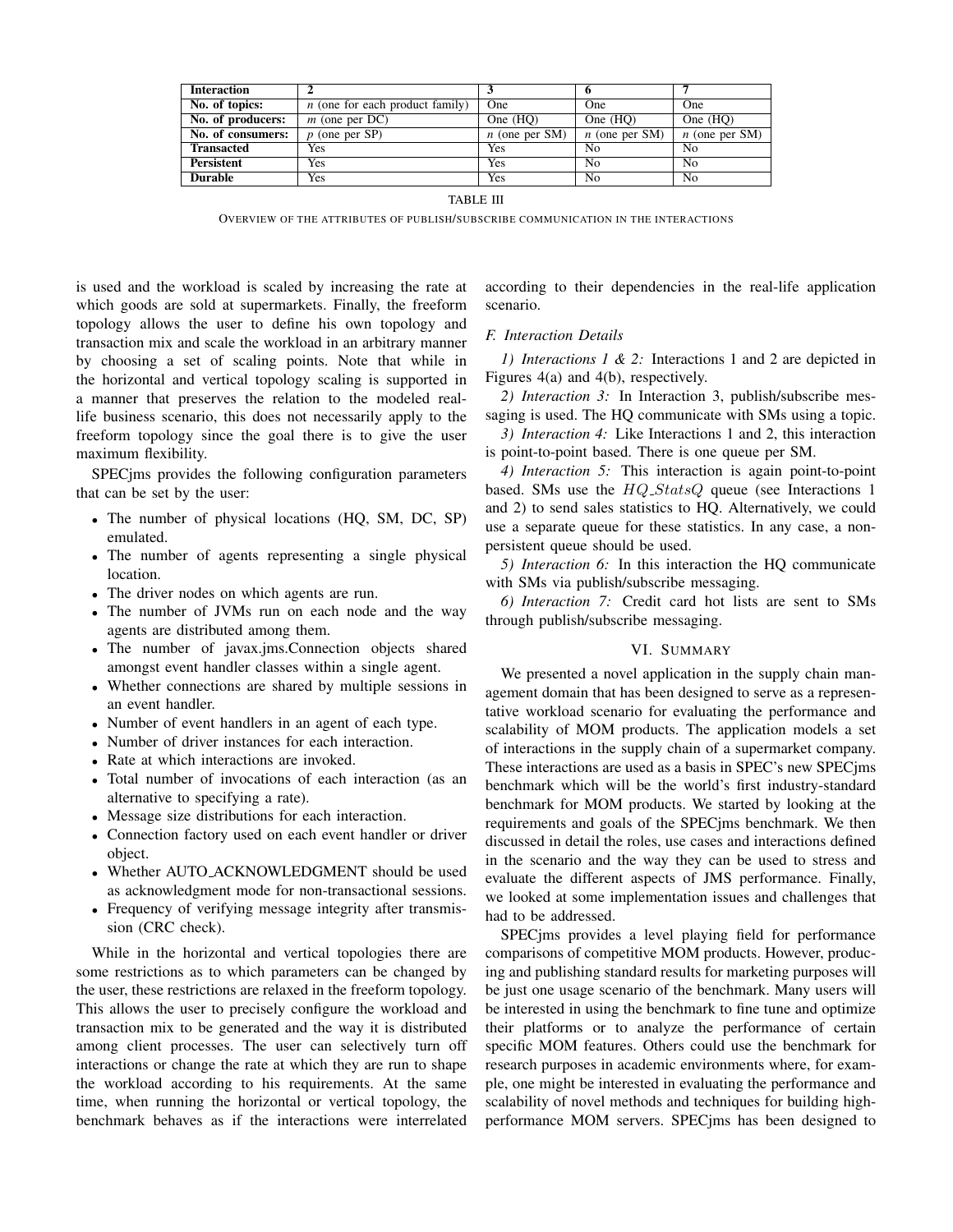

Fig. 4. Use Case 1 & 2

support all of these usage scenarios by providing a flexible performance analysis framework which allows the user to precisely configure the workload and transaction mix to be generated. In this sense, SPECjms will not only provide an industry-standard benchmark for MOM servers, but it will also offer a full-blown performance analysis tool for JMS-based MOM infrastructures.

# VII. ACKNOWLEDGMENTS

This work was partially funded by the German Research Foundation (Deutsche Forschungsgemeinschaft). The authors would like to acknowledge the contributions of the members of the SPECjms Working Group to the specification and development of the SPECjms benchmark. Special thanks to Tim Dunn from IBM, George Tharakan from Sun Microsystems, Evan Ireland from Sybase, Tom Barnes and Russell Raymundo from BEA, and Adrian Co from Apache. We are also especially thankful to Lawrence Cullen, Robert Berry, Alan Adamson and John Stecher from IBM, Steve Realmuto from BEA and Ricardo Morin from Intel for their continued support of the SPECjms project.